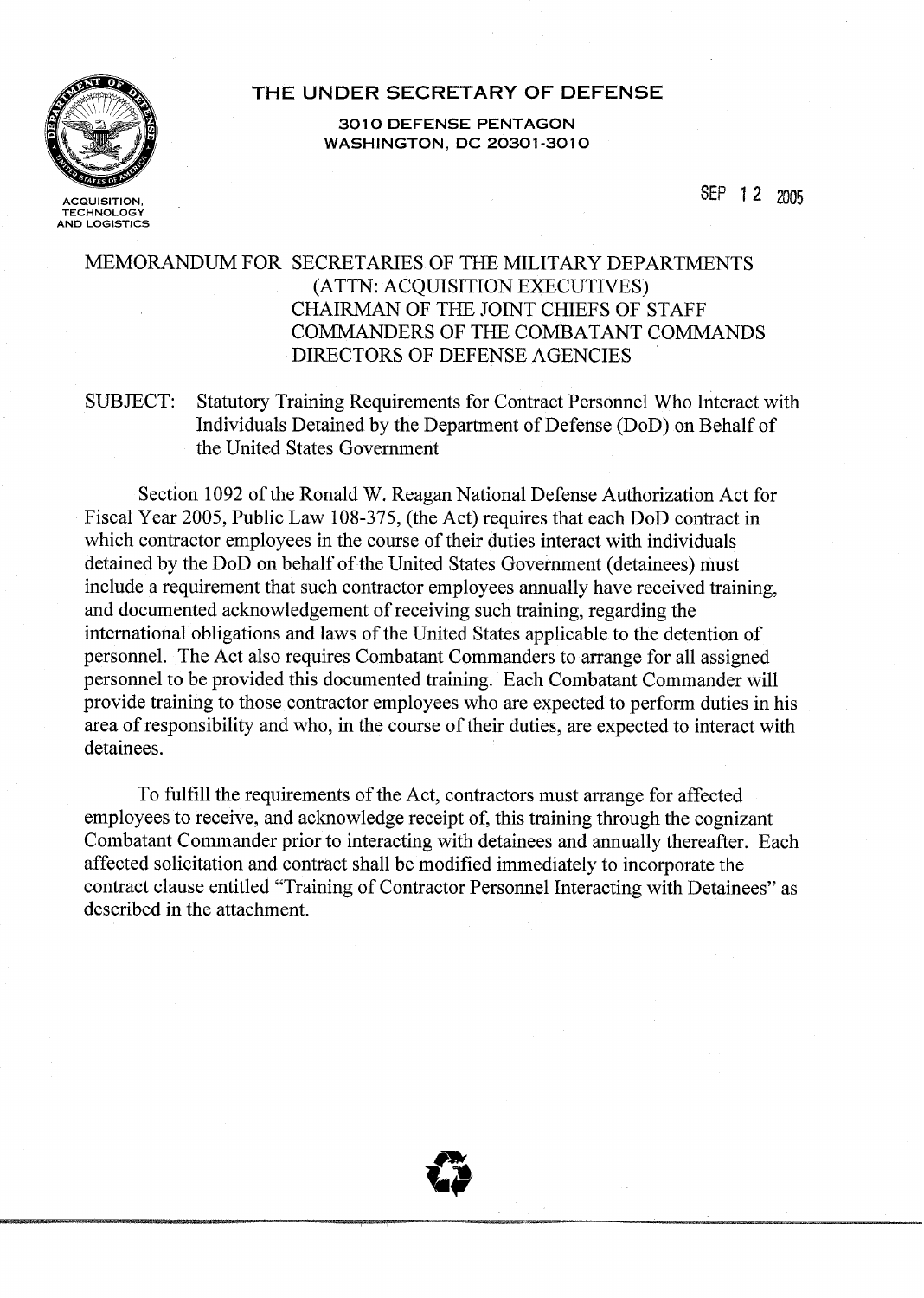These requirements are being incorporated in the Defense Federal Acquisition Regulation Supplement (DFARS) as an interim rule under DFARS Case 2005-D007.

If you have any questions regarding this memorandum, please contact Mr. Gary Blasser at 703-695-7197 or e-mail: Gary.Blasser@osd.mil.

Attachment: As stated

cc: DASD (Detainee Affairs)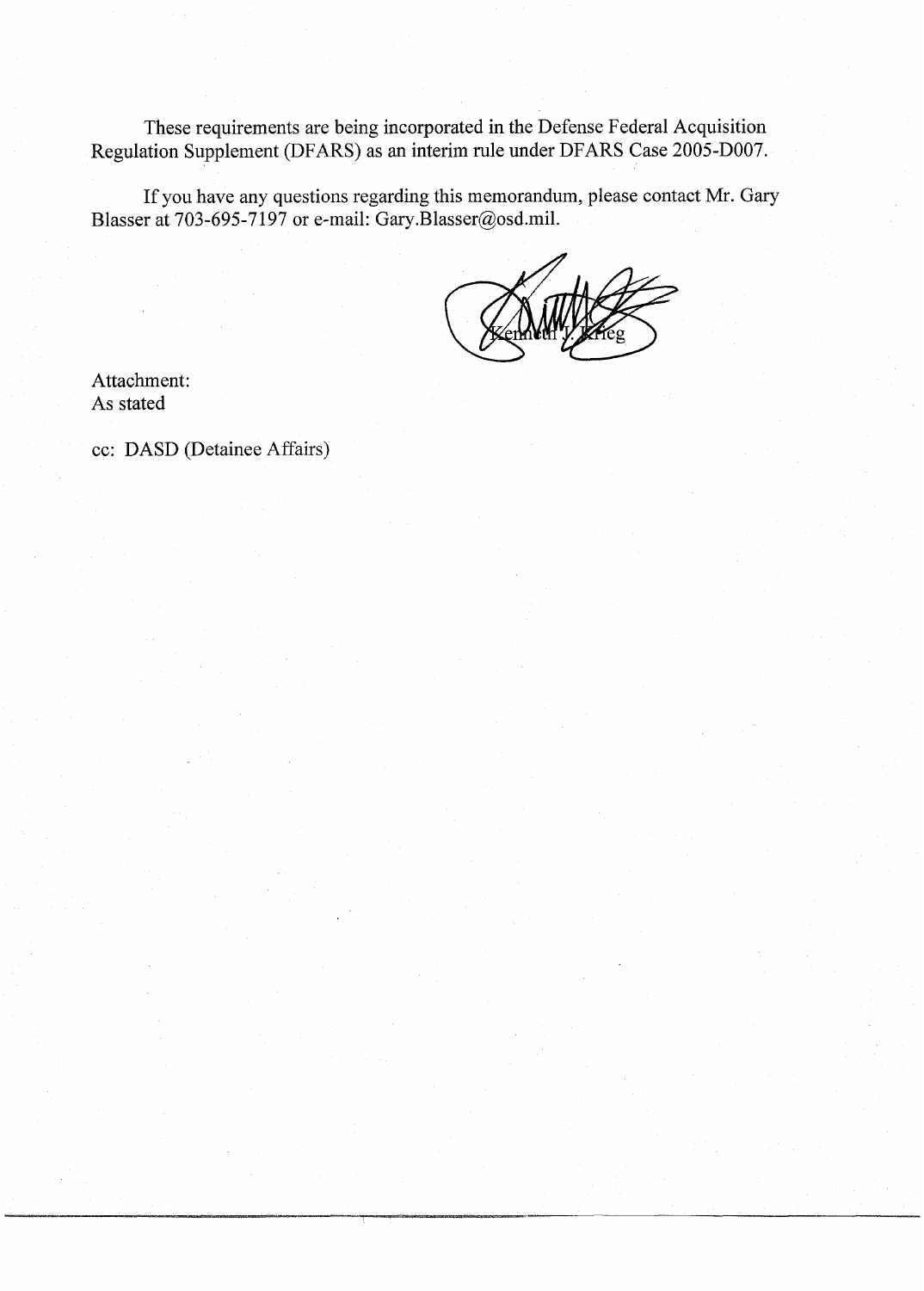#### Statutory Training Requirements for Contract Personnel Interacting with Detainees (Reference: DFARS Case 2005-DO07 Interim Rule)

#### PART 237-SERVICE CONTRACTING

\* \* \* \* \*

[237.171 Training for contractor personnel interacting with detainees.

237.171-1 Scope.

This section prescribes policies to prevent the abuse of detainees, as required by Section 1092 of the National Defense Authorization Act for Fiscal Year 2005 (Pub. L. 108-375).

237.171-2 Definition.

"Detainee," as used in this section, is defined in the clause at 252.237-7019, Training for Contractor Personnel Interacting with Detainees.

237.171-3 Policy.

(a) Each DoD contract in which contractor personnel, in the course of their duties, interact with individuals detained by DoD on behalf of the U.S. Government shall include a requirement that such contractor personnel-

(1) Receive training regarding the international obligations and laws of the United States applicable to the detention of personnel; and

(2) Acknowledge receipt of the training.

(b) The combatant commander responsible for the area where the detention or interrogation facility is located will provide the training to contractor personnel. For information on combatant commander geographic areas of responsibility and point of contact information for each command, see PGI 237.171-3(b).

(c) See PGI 237.171-3(c) for additional guidance from the Secretary of Defense on implementation of Section 1092 of Pub. L. 108-375.

237.171-4 Contract clause.

Use the clause at 252.237-7019, Training for Contractor Personnel Interacting with Detainees, in solicitations and contracts for the acquisition of services if-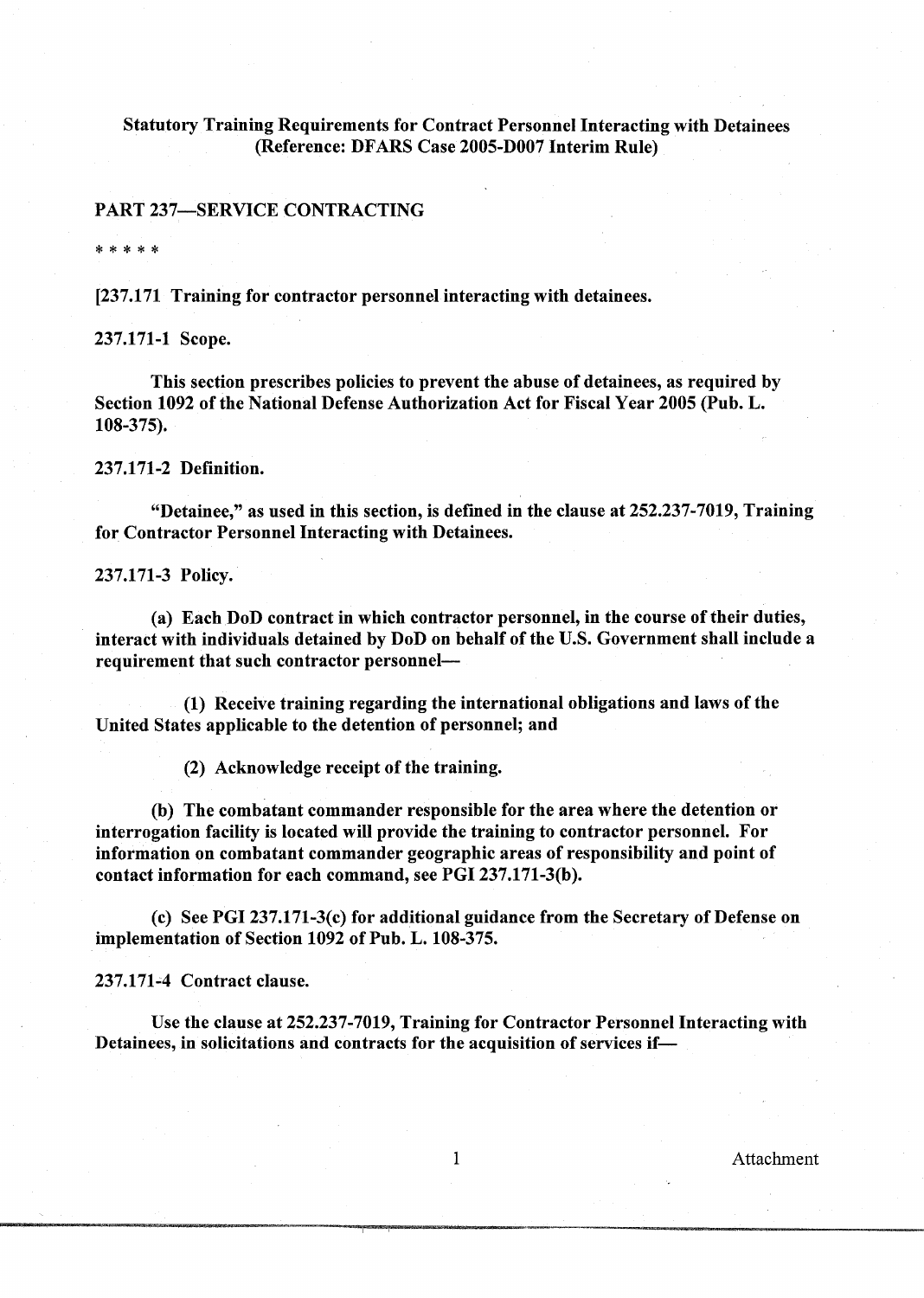(a) The clause at 252.225-7040, Contractor Personnel Supporting a Force Deployed outside the United States, is included in the solicitation or contract; or

(b) The services will be performed at a facility holding detainees, and contractor personnel in the course of their duties may be expected to interact with the detainees.]

\* \* \* \* \*

PART 252-SOLICITATION PROVISIONS AND CONTRACT CLAUSES

\* \* \* \* \*

252.212-7001 Contract Terms and Conditions Required to Implement Statutes or Executive Orders Applicable to Defense Acquisitions of Commercial Items.

As prescribed in 212.301(f)(iii), use the following clause:

CONTRACT TERMS AND CONDITIONS REQUIRED TO IMPLEMENT STATUTES OR EXECUTIVE ORDERS APPLICABLE TO DEFENSE ACQUISITIONS OF COMMERCIAL ITEMS (JUN 2005[AUG 2005])

\* \* \* \* \*

(b) The Contractor agrees to comply with any clause that is checked on the following list of Defense FAR Supplement clauses which, if checked, is included in this contract by reference to implement provisions of law or Executive orders applicable to acquisitions of commercial items or components.

\* \* \* \* \*

### 1 252.237-7019 Training for Contractor Personnel Interacting with Detainees (AUG 2005) Section 1092 of Pub. L. 108-375).]

\* \* \* \*

(c) In addition to the clauses listed in paragraph (e) of the Contract Terms and Conditions Required to Implement Statutes or Executive Orders--Commercial Items clause of this contract (FAR 52.212-5), the Contractor shall include the terms of the following clauses, if applicable, in subcontracts for commercial items or commercial components, awarded at any tier under this contract:

\* \* \* \* \*

1 252.237-7019 Training for Contractor Personnel Interacting with Detainees (AUG 2005) Section 1092 of Pub. L. 108-375).]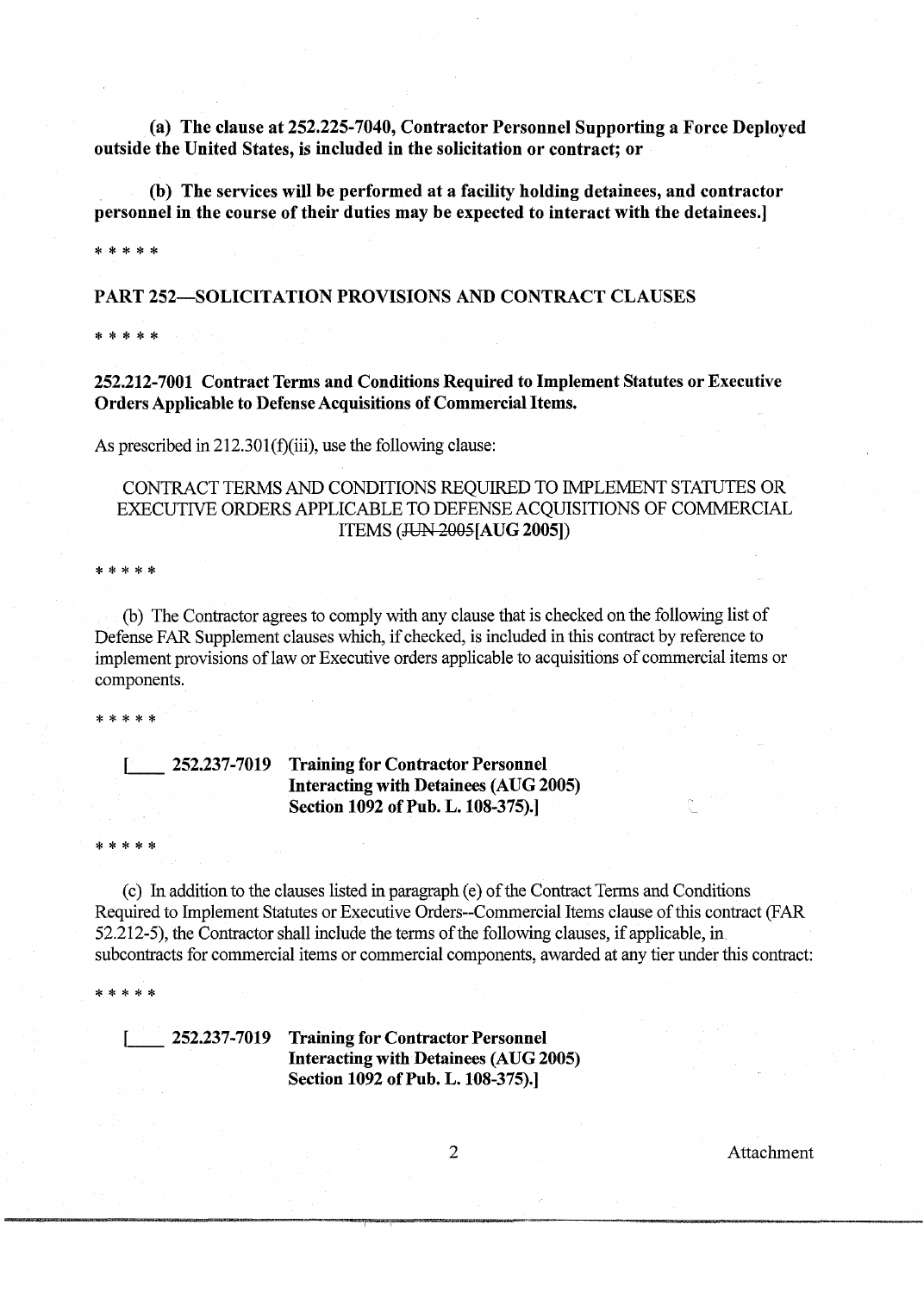\*\*\*\*\*

252.237-7019 Reserved. [Training for Contractor Personnel Interacting with Detainees.

As prescribed in 237.171-4, use the following clause:

## TRAINING FOR CONTRACTOR PERSONNEL INTERACTING WITH DETAINEES (XXX 2005)

(a) *Definitions.* As used in this clause—

"Combatant Commander" means the commander of a unified or specified combatant command established in accordance with 10 U.S.C. 161.

"Detainee" means a person in the custody or under the physical control of the Department of Defense on behalf of the United States Government as a result of armed conflict or other military operation by United States armed forces.

"Personnel interacting with detainees" means personnel who, in the course of their duties, are expected to interact with detainees.

*(b) Training requirement.* This clause implements Section 1092 of the National Defense Authorization Act for Fiscal Year 2005 (Pub. L. 108-375).

(1) The Combatant Commander responsible for the area where a detention or interrogation facility is located will provide training for contractor personnel interacting with detainees. The training will address the international obligations and laws of the United States applicable to the detention of personnel, including the Geneva Conventions. The Combatant Commander will issue a training receipt document to personnel who have completed the training.

 $(2)(i)$  The Contractor shall arrange for its personnel interacting with detainees to-

(A) Receive the training specified in paragraph  $(b)(1)$  of this clause prior to interacting with detainees and annually thereafter; and

(B) Acknowledge receipt of the training through acknowledgment of the training receipt document specified in paragraph **(b)(l)** of this clause.

(ii) To make these arrangements, the following points of contact apply:

*[Contracting Officer to insert applicable point of contact information cited in PGI 23 7.1 71-3(b).j*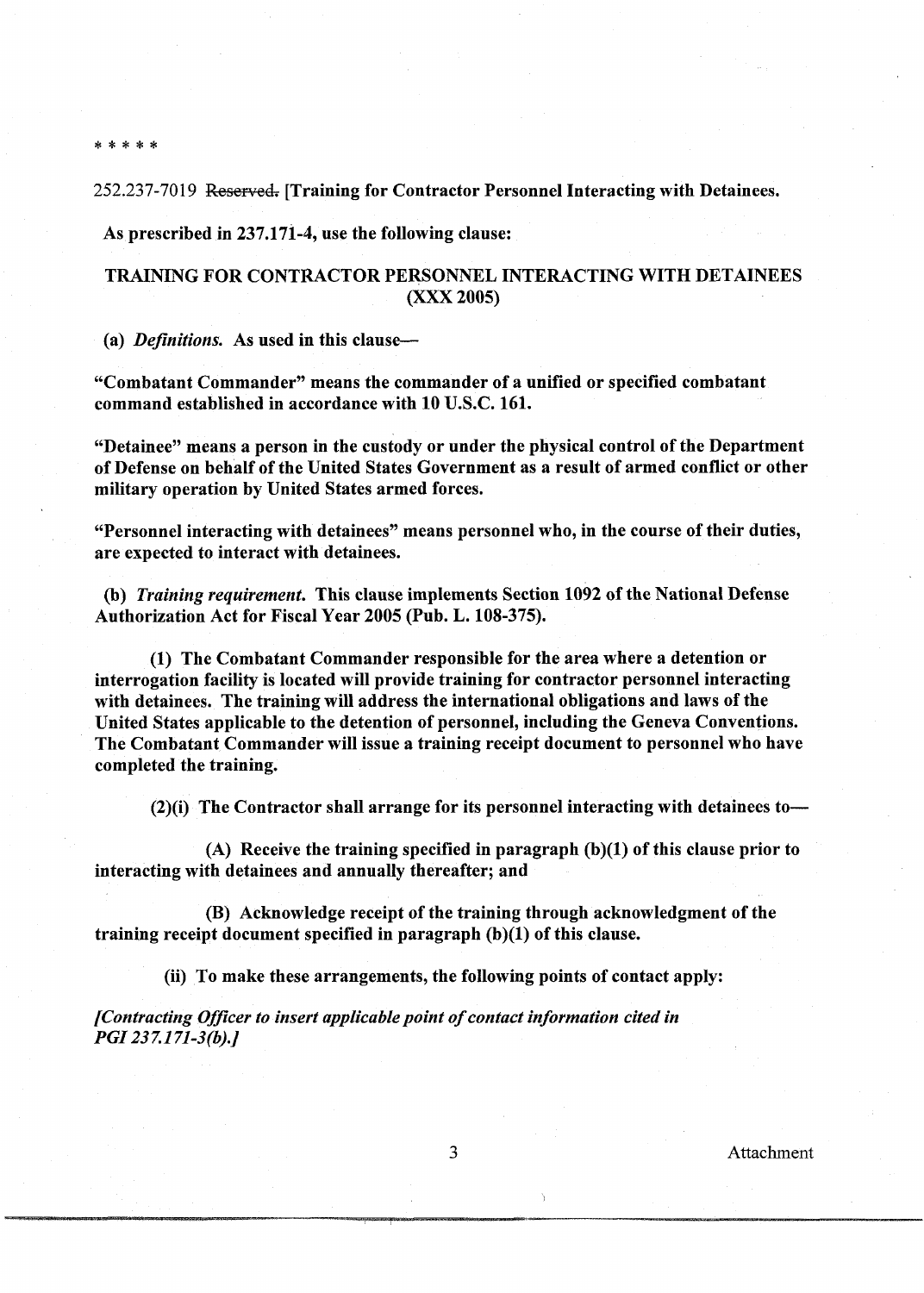(3) The Contractor and its personnel interacting with detainees shall retain a copy of the training receipt document(s) issued and acknowledged in accordance with paragraphs  $(b)(1)$  and  $(2)$  of this clause until the contract is closed.

(c) Subcontracts. The Contractor shall include the substance of this clause, including this paragraph (c), in all subcontracts that may require contractor personnel to interact with detainees in the course of their duties.

(End of clause)]

-sk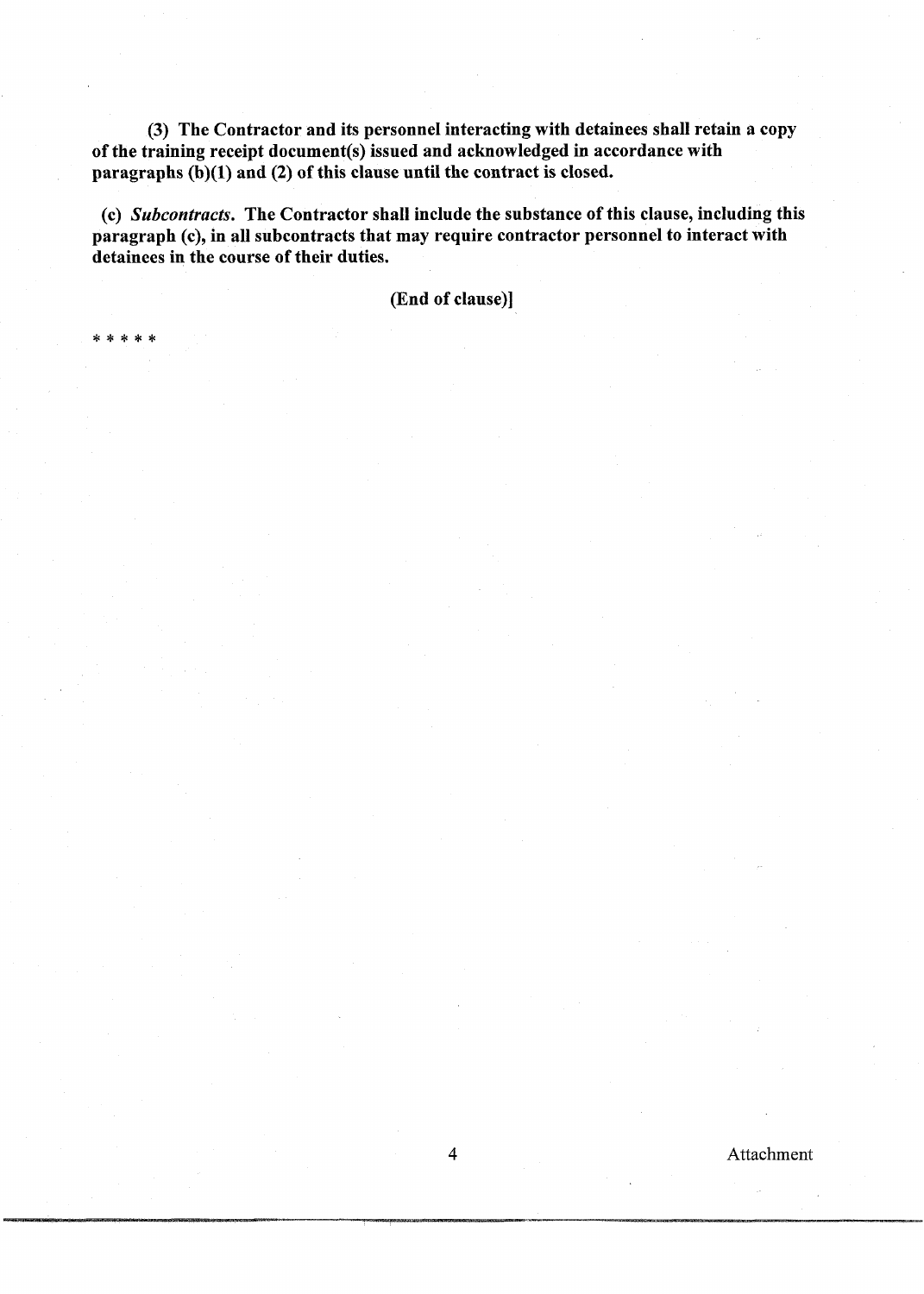### Statutory Training Requirements for Contract Personnel Interacting with Detainees (Reference: DFARS Case 2005-DO07 Interim Rule)

#### PGI PART 237-SERVICE CONTRACTING

\* \* \* \* \*

PGI 237.171 Training for contractor personnel interacting with detainees.

#### PGI 237-171-3 Policy.

(b) Geographic areas of responsibility. With regard to training for contractor personnel interacting with detainees, the Commander, U.S. Southern Command, is responsible for the U.S. military detention center at Guantanamo Bay, Cuba, and the Commander, U.S. Joint Forces Command, is responsible for the Navy Consolidated Brig, Charleston, SC. The other combatant commander geographic areas of responsibility are identified in the Unified Command Plan, 1 March 2005, which can be found at: **www.defenselink.miVspecials/unifiedcommand/** .

*Point-of-contact in formation for each command.* 

US Central Command (USCENTCOM) Commander, Combined Forces Land Component Commander (CFLCC) a.k.a. Third Army, Ft. McPherson, Atlanta, GA Staff Judge Advocate (SJA) Forward, Kuwait POC: Lieutenant Colonel Gary Kluka E-mail: Gary.Kluka@arifjan.arcent.army.mil Comm: 011-965-389-6303; DSN: 318-430-6303; Alt. US numbers: 404-464-3721 or 404-464-4219

US European Command (USEUCOM]

Logistics and Security Assistance Directorate Chief, Contingency Contracting and Contract Policy Division (USEUCOM J4-LS) POC: Major Michael Debreczini E-Mail: debreczm@eucom.smil.mil Comm: 011-49-711-680-7202; DSN: 314-0430-7202

US Joint Forces Command (USJFCOM] \*\*Applicable to potential detainees in the United States at Navy Consolidated Brig, Charleston, SC Headquarters, USJFCOM (5355) Personnel Recovery & Special Operations Division (J355) POC: Lieutenant Colonel John Maraia Comm: 757-836-5799; DSN: 836-5799